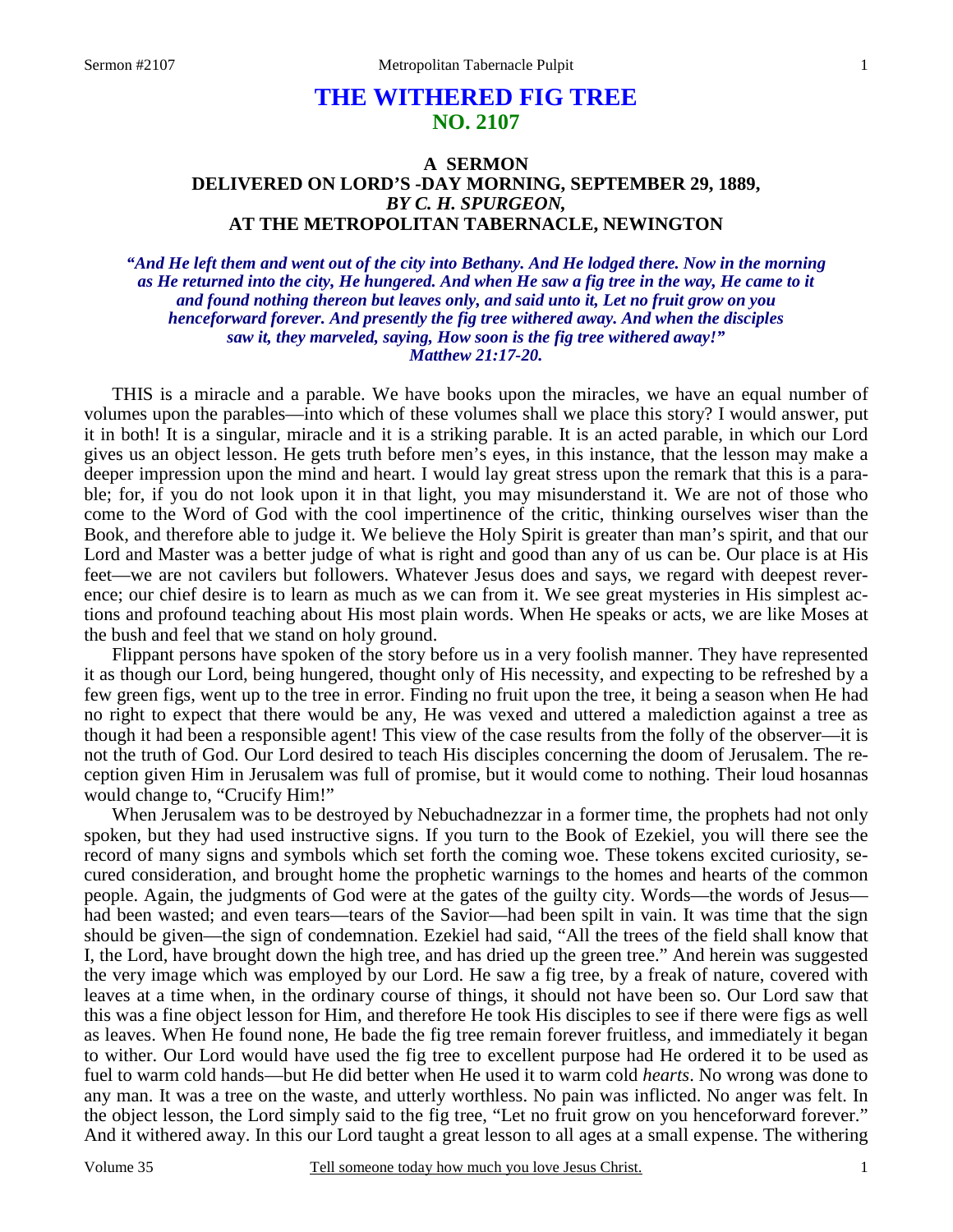of a tree has been the quickening of many a soul; and if it had not been so, it was no loss to any that a tree should wither when it had proved itself barren. A great teacher may do far more than destroy a tree, if he can thereby give demonstrations of truth and scatter seeds of virtue. It is the most idle of criticism to find fault with our Lord Jesus for a piece of fine poetic instruction, for which, had it been spoken by any other teacher, the most lavish praise would have been awarded by these very critics.

The blighted fig tree was a singularly apt simile of the Jewish state. The nation had promised great things to God. When all the other nations were like trees without leaves, making no profession of allegiance to the true God, the Jewish nation was covered with the leafage of abundant religious profession. Scribes, Pharisees, priests, and elders of the people were all sticklers for the letter of the law, and boasted of being worshippers of the one God, and strict observers of all His laws. Their constant cry was, "The temple of the Lord; The temple of the Lord; The temple of the Lord, are these."

"We have Abraham as our Father" was frequently on their lips. They were a fig tree in full leaf. But there was no fruit upon them; for the people were neither holy, nor just, nor true, nor faithful towards God, nor loving to their neighbor. The Jewish church was a mass of glittering profession, unsupported by spiritual life. Our Lord had looked into the temple and had found the house of prayer to be a den of thieves. He condemned the Jewish church to remain a lifeless, fruitless thing; and it was so. The synagogue remained open. But its teaching became a dead form. Israel had no influence upon the age. The Jewish race became, for centuries, a withered tree—it had nothing but profession when Christ came, and that profession proved powerless to save even the holy city. Christ did not destroy the religious organization of the Jews—He left them as they were; but they withered away from the root till the Romans came, and with the axes of their legions cleared away the fruitless trunk.

What a lesson is this to nations! Nations may make a profession, a loud profession of religion, and yet may fail to exhibit that righteousness which exalts a nation. Nations may be adorned with all the leafage of civilization, art, progress, and religion—but if there is no inner life of godliness, and no fruit unto righteousness, they will stand for a while, and then wither away.

What a lesson this is to churches! There have been churches which have stood prominent in numbers and in influence. But faith, love, and holiness have not been maintained, and the Holy Spirit has left them to the vain show of a fruitless profession; and there stand those churches, with the trunk of organization and widely-extended branches, but they are dead and every year they become more and more decayed. Brethren, such churches we have even among Nonconformists at this hour. May it never be so with this church! We may have numbers of people coming to hear the word, and a considerable body of men and women professing to be converted; but unless vital godliness is in their midst; what are congregations and churches? We might have a valued ministry, but what would this be without the Spirit of God? We might have large subscriptions, and many outward efforts, but what of these without the spirit of prayer, the spirit of faith, the spirit of divine grace and consecration? I dread lest we should ever come to be like a tree, precocious with a superlative profession—but worthless in the sight of the Lord because the secret life of piety and vital union to Christ are gone. Better that the axe clear away every vestige of the tree than that it stand out against the sky an open lie, a mockery, a delusion!

This is the lesson of the text; but I do not want you to consider it only in its relation to nations and churches. My heart's desire is that we may learn the lesson in detail and take it home, each one, to his heart. May the Lord Himself speak to each one of us this morning personally! In preparing the sermon, I have had great searching of heart, and I pray that the hearing of it may produce the same results. May we tremble, lest, having a profession of godliness, we should wear it conspicuously, and yet should lack the fruit-bearing which alone can warrant such a profession. The name of saintship, if it is not justified by sanctity, is an offense to honest men, and much more to a holy God. A pronounced and forward avowal of Christianity without a Christian life at the back of it is a lie, abhorrent to God and man, an offense against truth, a dishonor to religion and the forerunner of a withering curse!

May the Holy Spirit help me to preach very solemnly and powerfully at this time!

Our first observation is this—There are in the world cases of forward, but fruitless, profession; our second observation will be this—These will be inspected by King Jesus; and our third remark will be— The result of that inspection will be very terrible. Help us, O Holy Spirit!

**I.** First, then, THERE ARE IN THE WORLD CASES OF FORWARD, BUT FRUITLESS, PRO-FESSION.

2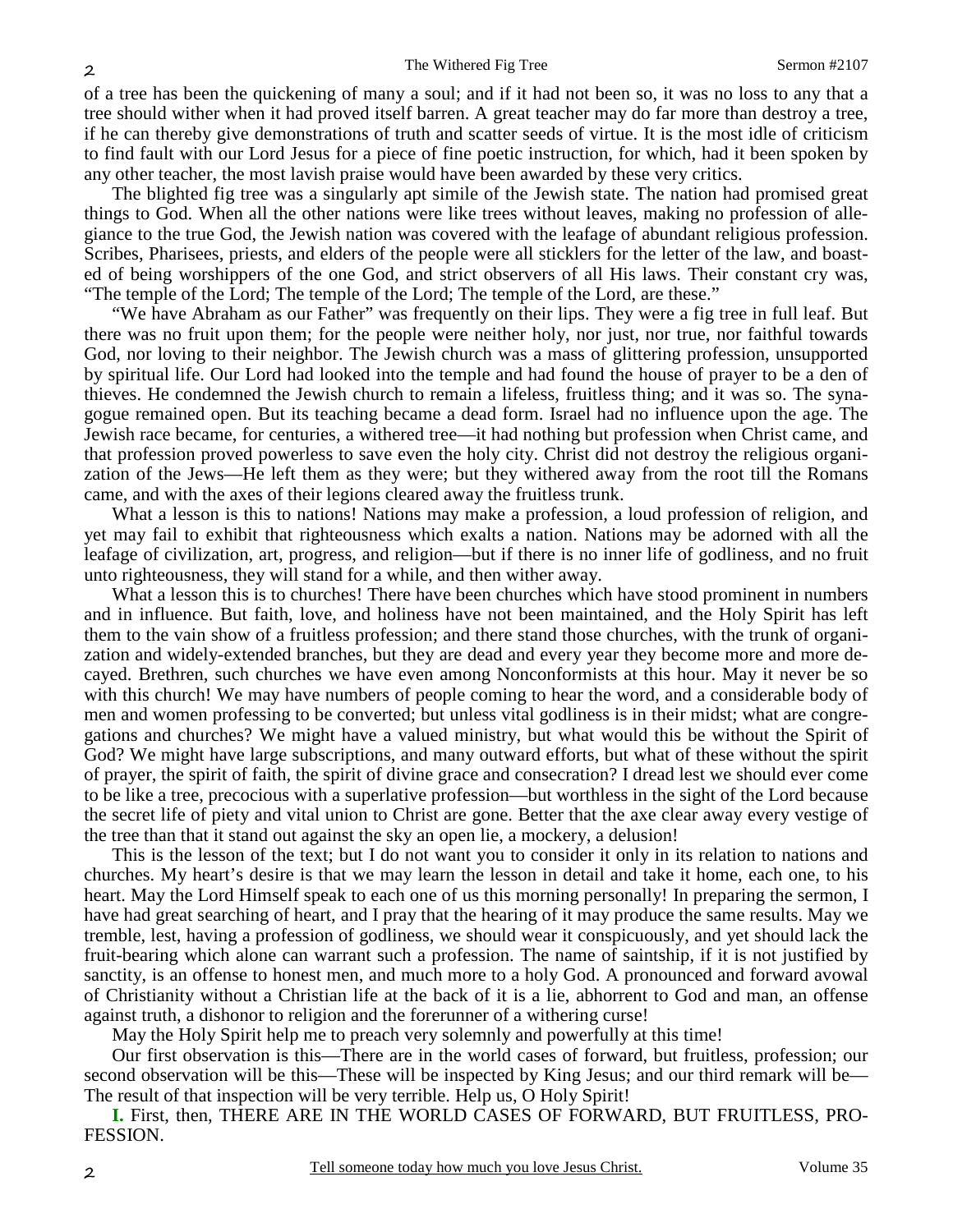The cases to which we refer are not so very rare. They far excel their fellow men. Their promise is very loud, and their exterior very impressive. They look like fruitful trees; you expect many baskets of the best figs from them. They impress us by their talk. They overpower us by their manners. We envy them and lash ourselves. This last might not harm us; but to envy hypocrites can never be otherwise than injurious in the long run; for, when their hypocrisy is discovered, we are apt to despise religion as well as the pretenders to it. Do you not know persons who are in appearance everything, and in reality nothing? O dark thought! May we not ourselves be such persons? See the man: he is strong in faith, even to presumption; he is joyous in hope, even to levity; he is loving in spirit, even to utter indifference about the truth of God! How very glib he is in talk! How deep he is in theological speculation! Yet he has never entered the kingdom by the new birth; he has never been taught of God. The gospel has come to him in word only. He is a stranger to the work of the Holy Spirit. Are there not such persons? Are there not persons who are defenders of orthodoxy, and yet are heterodox in their own conduct? Do we not know men and women whose lives deny what their lips profess? We are sure it is so; all vineyards have had in them fig trees covered with leaves, which have been conspicuous from the foliage of their profession, and yet have brought forth no fruit unto the Lord.

Such persons seem to defy the seasons. It was not the time of figs, yet was this fig tree covered with those leaves which usually betokened ripe figs. I suppose you all know what I have often seen for myself—the fig tree puts forth its fruit *before* its leaves. Early in the year you see green knobs put forth at the end, and points of the branches—and these, as they swell, turn out to be green figs. The leaves come forward afterwards, and by the time the tree is fully covered with leaves, the figs are ready for eating. When a fig tree is in full leaf, you expect to find figs upon it; and if you do not, it will bear no figs for that season. This tree put forth leaves abundantly before its season, and therein excelled all other fig trees. Yes, but it was a freak of nature, and not a healthy result of true growth; such freaks of nature occur in forests and in vineyards; and their like may be met with in the moral and spiritual world. Certain men and women seem far in advance of those around about them, and astonish us by their special virtues. They are better than the best—more excellent than the most excellent—at least in appearance. They are so zealous that they are not chilled by the surrounding world—their great souls create a summer for themselves. The backwardness of saints, and the wickedness of sinners, do not hinder them; they are too vigorous to be affected by their surroundings; they are very superior persons, covered with virtues, as this fig tree with leaves.

Observe that they overleap the ordinary rule of growth. As I have told you, the rule is, first the fig, and afterwards the fig leaves; but we have seen persons who make a profession before they have produced the slightest fruit to justify it! I like to see our young friends, when they believe in Christ, proving their faith by holiness at home, by godliness abroad, and *then* coming forward and confessing their faith in the Lord Jesus Christ. That looks to be the sober and normal way of proceeding—for a man first to *be*—and then to *profess* to be; first to be lighted, and then to shine; first to repent and believe, and then to confess repentance and faith in the scriptural way—by baptism into Christ. But these people think it unnecessary to attend to the trifle of heart-work—they dare to omit the most vital part of the matter. They attend a revival meeting and they declare themselves saved, though they have not been renewed in heart, and possess neither repentance nor faith. They come forward to avow a mere *emotion!* They have nothing better than a resolve; but they flourish it as if it were the deed, itself. Quick as thought the convert sets up to be a teacher; without test or trial of his brand new virtues, he holds himself forth as an example to others. Now, I do not object to the rapidity of the conversion—on the contrary, I admire it, if it is true; but I cannot judge till I see the fruit and evidence in the life. If the change of conduct is distinct and true, I care not how quickly the work is done; but we must see the change. There is a heat which leads to fermentation, and a fermentation which breeds sourness and corruption. O dear friends, never think you may skip the fruit and come at once to the leaf! Be not like a builder who should say, "It is all nonsense to spend labor and material on works underground; foundations are never seen. I can run up a house in no time—four walls and a roof will not take long." Yes, but how long will such a house last? Is it worthwhile building a house without foundations? If you omit the foundation, why not omit the house altogether? Is there not a tendency, especially in these days, when men are either skeptical or fanatical to cultivate a mushroom godliness, which comes up in a night and perishes in a night? Will it not be ruinous if conviction of sin is slighted, repentance slurred, faith imitated, the new birth counterfeited, and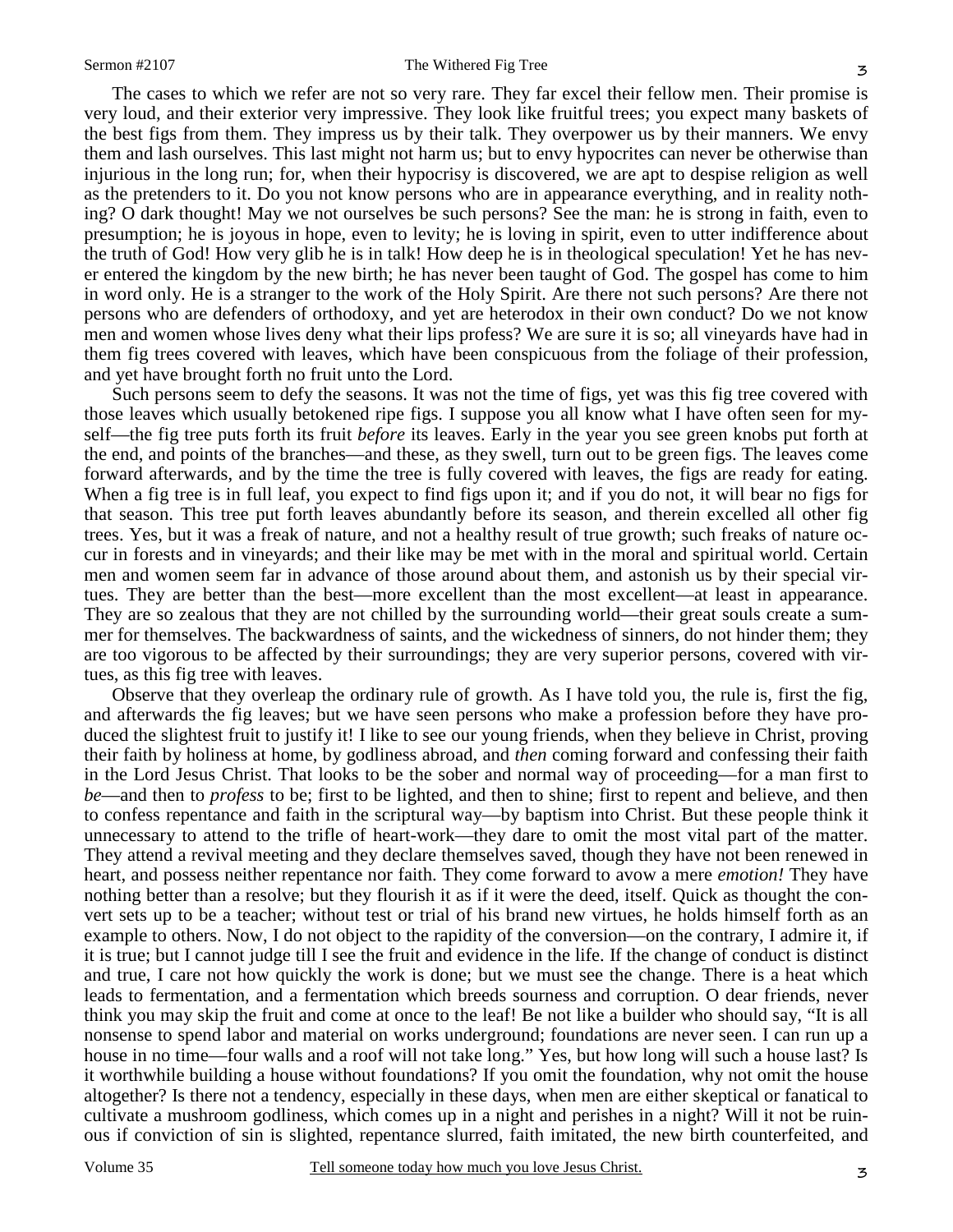godliness pretended? Beloved, this will never do! We must have figs *before* leaves, acts *before* declarations, faith *before* baptism, and union to Christ *before* union with the church. You cannot leap over the processes of nature; neither may you omit the processes of divine grace, lest haply your foliage without fruit becomes a curse without cure.

These people usually catch the eye of others. According to Mark, our Lord saw this tree "afar off." The other trees were not in leaf and consequently, when He began to go up the hill toward Jerusalem, He saw this one tree quite a long way before He reached it. A fig tree dressed in its vesture of lovely green would be a striking object, and would be observable at a distance. It stood, also, near the track from Bethany to the city gate. It stood where every wayfarer would observe it, and probably speak with wonder of its singular leafage for the season. Persons whose religion is false are frequently prominent, because they have not grace enough to be modest and retiring. They seek the highest room, aspire to office, and push themselves into leadership. They do not walk in secret with God—they have little concern about private godliness—and so they are all the more eager to be seen of men. This is both their weakness and their peril. Though least of all able to bear the wear and tear of publicity, they are covetous for it, and are therefore all the more watched. This is the evil of the whole matter—for it makes their spiritual failure to be known by so many, and their sin brings all the greater dishonor upon the name of the Lord, whom they profess to serve. It is better far to be fruitless in a corner of a forest, than on the public way which leads to the temple.

Such people not only catch the eye, but they often attract the company of good men. Who blames us for drawing near to a tree which is in leaf long before its fellows? Is it not right to cultivate the acquaintance of the eminently good? Our Savior and His disciples went up to the leafy fig tree—not merely did it win their eye, but it drew them to itself. Have we not been fascinated by the charming conduct of one who seemed to be a brother in the Lord, more devout than usual, fearing God above many? Like Jehu, he has said, "Come see my zeal for the Lord." And we have been glad enough to ride in the chariot with him—he seemed so godly, so generous, so humble, and so useful—that we looked up to him and wished that we were more worthy to be associated with him. Young converts and seekers are naturally apt to do this; and therefore it is a sad calamity when their confidence turns out to have been misplaced.

Whenever we see any standing out prominently and making a bold profession, what should be our thoughts about them? I answer: do not judge them—do not fall into habitual mistrust. Your Lord did not stand at a distance and say, "That tree is worthless." No, He went up to it with His disciples, and carefully inspected it. These prominent persons may be wonders of divine grace—let us hope and pray that they may be. Let the Lord and His love be magnified in them! God has His fig trees that bear figs in winter; God has His saints who are filled with good works when the love of others has waxed cold. The Lord raises some up to be as standards for the truth of God, rallying points in the battle. The Lord can make young men mature, and new converts useful. It has been said, by way of proverbial expression, that "some men are born with beards." The Lord can give great grace, so as to make spiritual growth rapid and yet solid. He does this so often that we have no right to doubt but what the prominent brother before us is one of these growths of divine grace. Unless we are forced to see with bitter regret that there are no marks of grace, no evidences of faith, let us hope for the best, and be glad at the sight of God's grace. If we are inclined to be suspicious, let us turn the point of that sword towards our own bosoms. Selfsuspicion will be healthy—suspicion of others may be cruel! We are not judges; and even if we are, we had better keep to our own court and sit on our own judgment seat, dispensing the law within the little kingdom of our own selves.

Where those who are prominent turn out to be all they profess to be, they are a great blessing. It would have been well if that morning there had been figs upon that fig tree. It would have been great refreshment to the Savior if He had been fed by the green fruit. When the Lord makes the first in position, to be first in holiness, it is a blessing to the church, to the family, and to the neighborhood. Indeed, it may prove to be a blessing to the whole world. We ought, therefore, to pray the Lord to water with His own hand those trees which He has planted. Or, in other words, to uphold, by His grace, those men of His right hand whom He has made strong for Himself.

But when we take the text and lay it home to our own hearts, we need not be as gentle with it as in the cases of others. We have, many of us, for long years been like this fig tree, as to prominence and profession. And in this matter, so far, there is nothing of which to be ashamed. Yet it is evidently to our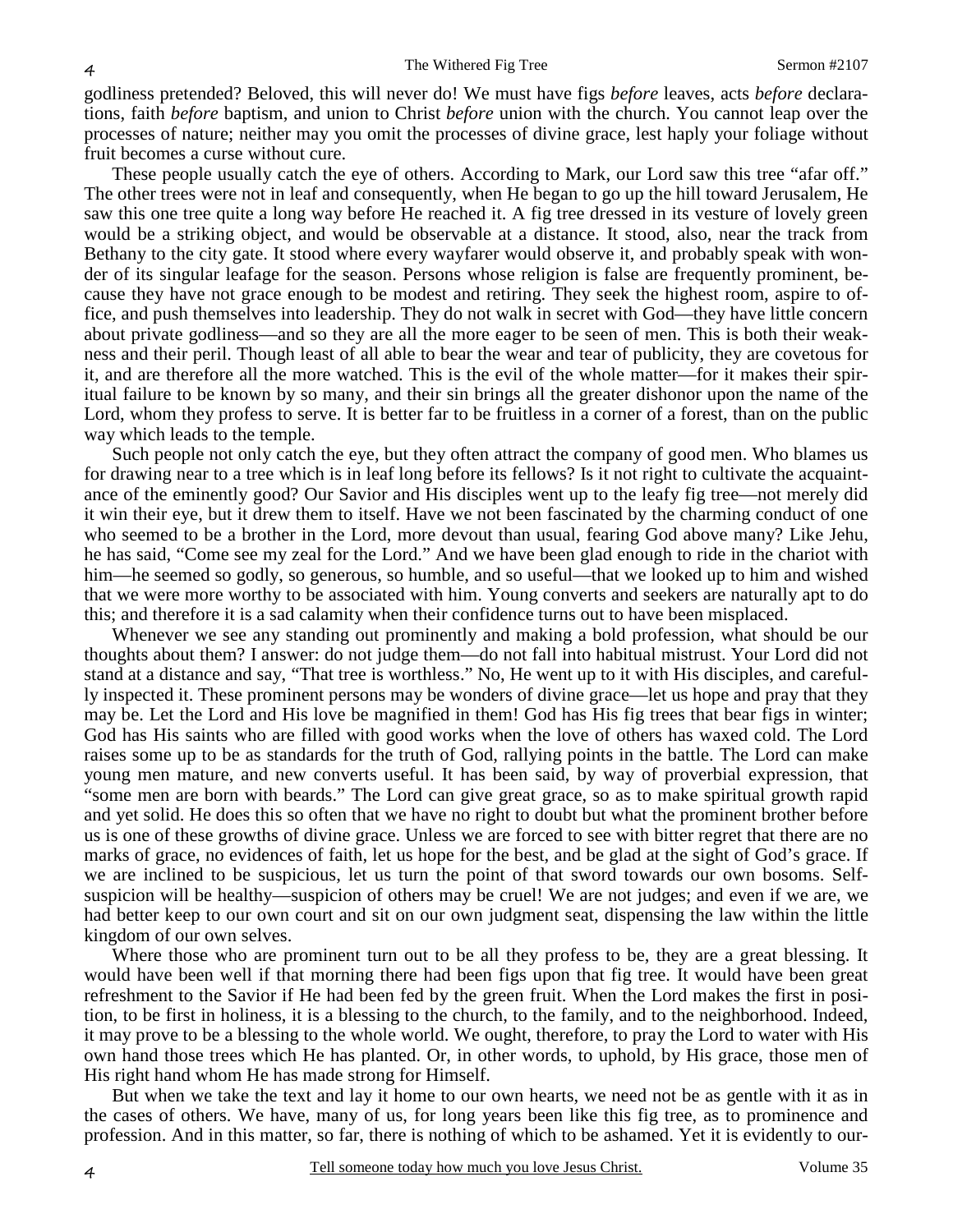selves that the parable speaks; for we have stood in open avowal and distinct service by the wayside and we have been seen "afar off." Certain of us have made a very bold profession, and we are not ashamed to repeat that profession before men and angels. Therefore the inquiry—Are we truthful in it? What if we should turn out to be contending for a faith in which we have no share? What if in us there should be none of the life of love, and consequently our profession should be "as sounding brass, or a tinkling cymbal"? What if there should be talk and no work—doctrine and no practice? What if we are without holiness? Then we shall never see the Lord. Whatever terrible aspect this parable-miracle may have, it bears upon many of us! I, the preacher, feel how much it bears upon me. In that spirit have I thought it over, anxiously trusting that every deacon and every elder of this church, and every member and every worker among you, may have great searching of heart. I pray every minister of Christ who may have dropped in here this morning, will say to himself, "Yes, I have been like that fig tree in prominence and in profession—God grant that I be not like it in being devoid of fruit!"

**II.** It is time that we remembered the solemn truth of our second head—THESE WILL BE IN-SPECTED BY KING JESUS.

He will draw near to them, and when He comes up to them He will look for fruit. The first Adam came to the fig tree for leaves, but the Second Adam looks for figs. He searches our character through and through, to see whether there is any real faith, any true love, any living hope, any joy which is the fruit of the Spirit. He searches for any patience, any self-denial, any fervor in prayer, any walking with God, and any indwelling of the Holy Spirit; and if He does not see these things, He is not satisfied with chapel attendance, church attendance, prayer meetings, communions, sermons, Bible readings; for all these may be no more than leafage. If our Lord does not see the *fruit of the Spirit* upon us, He is not satisfied with us, and His inspection will lead to severe measures. Notice that what Jesus looks for is not your words, not your resolves, not your avowals—but your sincerity, your inward faith, your being, indeed, worked upon by the Spirit of God to bring forth fruits meet for His kingdom!

Our Lord has a right to expect fruit when He looks for it. When He went up to that fig tree He had a right to expect fruit; because the fruit, according to nature, comes before the leaf. If, then, the leaf has come, there should be fruit. True, it was not the time of figs; but then, if it were not the time of figs, it certainly was not the season for leaves, for the figs are first. This tree, by putting forth leaves, which are the signs and tokens of ripe figs, virtually advertised itself as bearing fruit. So, however bad the times may be, some of us profess that we will not follow the times, but will follow the one immutable truth. As Christians, we confess that we are redeemed from among men, and have been delivered from this perverse generation. Christ may not expect fruit of men who acknowledge the world and its changing ages as their supreme guide; but He may well look for it from the believer in His own word. He looks for fruit from the preacher, from the Sunday school teacher, from the church officer, from the sister who conducts a Bible class, from that brother who has a band of young men around him, to whom he is a guide in the gospel. Christ expects it of all who submit to His gospel rule. As Christ had a right to expect fruit of a leaf-bearing fig tree, so He has a right to expect great things from those who avow themselves His trustful followers. Ah, me, how this fact should move the preacher with trembling! Should it not affect full many of you in the same manner?

Fruit is what the Lord earnestly desires. The Savior, when He came upon the fig tree, did not desire leaves; for we read that He hungered, and human hunger cannot be removed by leaves of a fig tree. He desired to eat a fig or two; and He longs to have fruit from us, also. He hungers for our holiness—He longs that His joy may be in us, that our joy may be full. He comes up to each of you who are members of His church, and especially to each of you who are leaders of His people, and He looks to see in you the things in which His soul is well-pleased. He would see in us love to Himself, love to our fellow men, strong faith in the Word of God, earnest contention for the once delivered faith, importunate pleading in prayer, and careful living in every part of our course. He expects from us actions such as are according to the law of God and the mind of the Spirit of God; and if He does not see these, He does not receive His due. What did He die for but to make His people holy? What did He give Himself for but that He might sanctify unto Himself a people zealous of good works? What is the reward of the bloody sweat and the five wounds, and the death agony—but that by all these we should be bought with a price? We rob Him of His reward if we do not glorify Him, and therefore the Spirit of God is grieved at our conduct if we do not show forth His praises by our godly and zealous lives!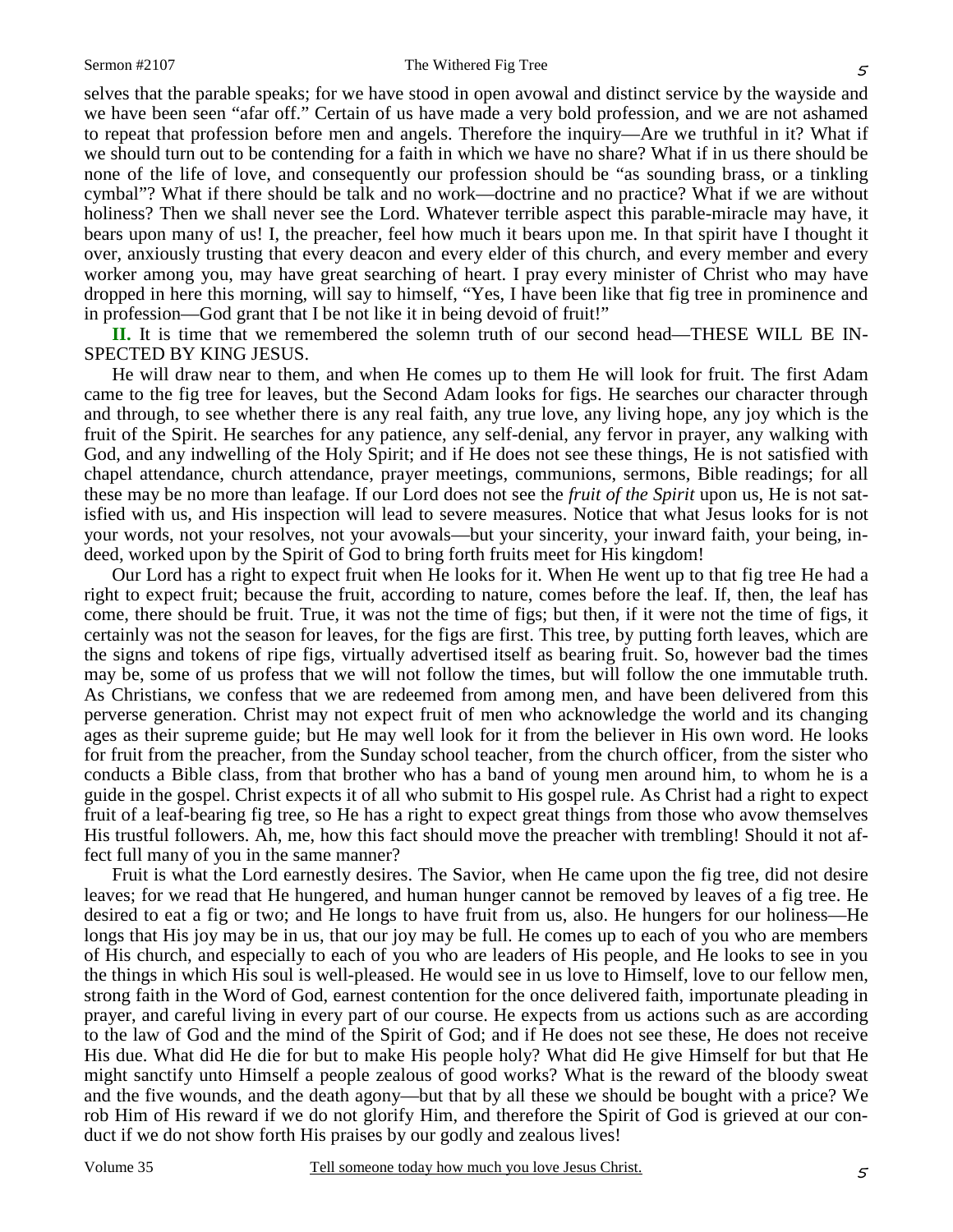And mark here, that when Christ comes to a soul, He surveys it with keen discernment. He is not mocked. It is not possible to deceive Him. I have thought that to be a fig which turned out to be only a leaf was a mistake—but our Lord makes no such mistake. Neither will He overlook the little figs just breaking forth. He knows the fruit of the Spirit in whatever stage it may be. He never mistakes fluent expression for hearty possession, or real grace for mere emotion. Beloved, you are in good hands as to the trial of your condition when the Lord Jesus comes to deal with you. Your fellow men are quick in their judgments, and they may be either censorious, or partial; but the King gives forth a righteous sentence. He knows just where we are, and what we are; and He judges not after the appearance, but according to truth. Oh, that our prayer might this morning rise to heaven—"Jesus, Master, come and cast Your searching eyes upon me, and judge whether I am living unto You or not! Give me to see myself as You see me, that I may have my errors corrected, and my graces nourished. Lord, make me to be, indeed, what I profess to be; and if I am not so already, convict me of my false state, and begin a true work in my soul. If I am Yours and am right in Your sight, grant me a kind, assuring word to sink my fears again, and I will gladly rejoice in You as the God of my salvation."

**III.** I come, thirdly, by the help of the Spirit of God, to consider the truth of God, that THE RESULT OF THE COMING OF CHRIST TO THE FORWARD, BUT FRUITLESS PROFESSOR, WILL BE VERY TERRIBLE.

The searcher finds nothing but leaves where fruit might have been expected. Nothing but leaves means nothing but lies. Is that a harsh expression? If I profess faith and have no faith, is not that a lie? If I profess repentance and have not repented, is not that a lie? If I unite with the people of the living God and yet have no fear of God in my heart, is not that a lie? If I come to the communion table and partake of the bread and wine, and yet never discern the Lord's body, is not that a lie? If I profess to defend the doctrines of grace and yet am not assured of the truth of them, is not that a lie? If I have never felt my depravity; if I have never been effectually called, never known my election of God, never rested in the redeeming blood, and have never been renewed by the Spirit, is not my defense of the doctrines of grace a lie? If there is nothing but leaves, there is nothing but lies, and the Savior sees that it is so! All the verdure of green leaf to him without fruit is but so much deceit. Profession without divine grace is the funeral pageantry of a dead soul. Religion without holiness is the light which comes from rotten wood the phosphorescence of decay. I speak dread words, but how can I speak less dreadfully than I do? If you and I have but a name to live and are dead, what a state we are in! Ours is something worse than corruption—it is the corruption of corruption! To profess religion and live in sin is to sprinkle rosewater upon a dunghill and leave it a dunghill, still. To give a spirit an angel's name when it bears the devil's character, is almost to sin against the Holy Spirit. If we remain unconverted, of what use can it be to have our name written among the godly?

Our Lord discovered that there was no fruit, and that was a dreadful thing; but, next, He condemned the tree. Was it not right that He should condemn it? Did He curse it? It was already a curse. It was calculated to tantalize the hungry, and take them out of their way to deceive them. God will not have the poor and needy made a jest of; an empty profession is a practical curse, and should it not receive the censure of the Lord of truth? The tree was of no use where it was—it ministered to no man's refreshment. So, the barren professor occupies a position in which he ought to be a blessing, but, in truth, an evil influence streams forth from him. If he has not the grace of God in him, he is utterly useless, and in all probability he is a curse—he is an Achan in the camp, grieving the Lord, and causing Him to refuse success to His people.

Our Lord did, however, use the fig tree for a good purpose when He caused it to wither away; for it became, from then on, a beacon and a warning to all others who put forth vain pretenses. So, when the ungodly man who has exhibited a flourishing profession, is allowed to fade away in his ways, some moral effect is produced upon others—they are compelled to see the peril of an unsound profession; and if they are wise, they will no longer be guilty of it. Would God it might be so in every case whenever a notable religionist withers away!

After that, when the Savior had condemned it, He pronounced sentence upon it. And what was the sentence? It was simply, "As you were." It was nothing more than a confirmation of its state. This tree has borne no fruit—it shall never bear fruit; if a man chooses to be without the grace of God, and yet to make a profession of having it, it is only just that the great Judge should say, "Continue without divine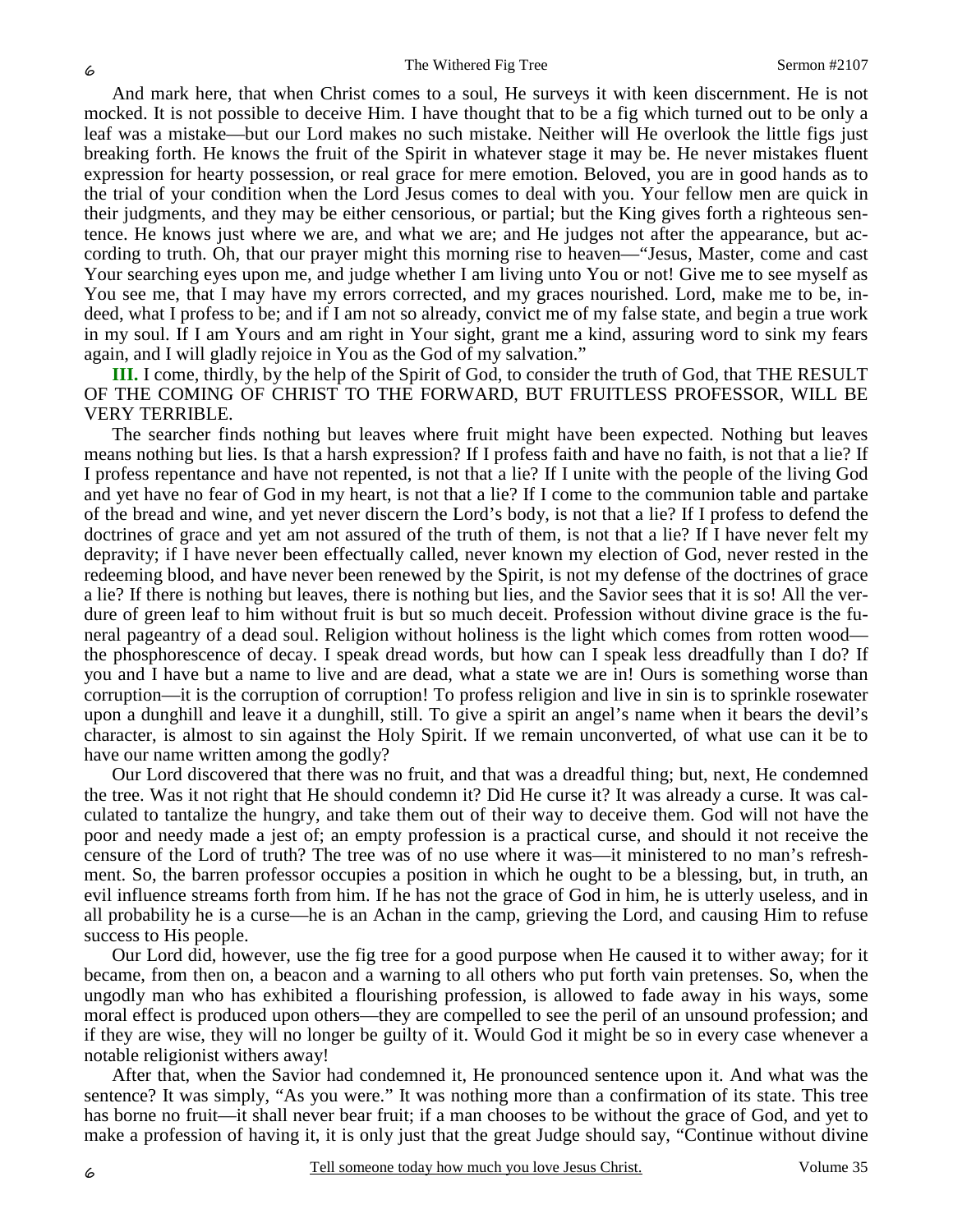#### Sermon #2107 The Withered Fig Tree

grace." When the great Judge at last shall speak to those who depart from God, He will simply say to them, "Depart!" Throughout life they always were departing, and after death their character is stamped with perpetuity. If you choose to be graceless, to be graceless shall be your doom! "He that is filthy, let him be filthy still." May the Lord Jesus never have to sentence any of you in this way; but may He turn us, that we may be turned, and work in us eternal life to His praise and glory!

Then there came a change over the tree. It began at once to wither. I do not know whether the disciples saw a quiver run through it at once; but on the next morning when they passed that way, according to Mark, it had dried up from the roots. Not only did the leaves hang down like streamers, when there is no wind; not only did the bark seem to have lost every token of vitality—but the whole fabric was fatally blighted! Have you ever seen a fig tree with its strange, weird branches? It is a very extraordinary sight when bare of leaves. In this case I see its skeleton arms! It is twice dead, dead from the very roots. Thus have I seen the fair professor undergo blight. He has looked like a thing that has felt the breath of a furnace, and has had its moisture dried up. The man is no longer himself—his glory and his beauty are hopelessly gone. No axe was lifted, no fire was kindled—a word did it—and the tree withered from the root. So, without thunderbolt or pestilence, the once brave professor is stricken as with the judgment of Cain. It is an awful fate. Better far to have the vine-dresser come to you with an axe in his hand, and strike you with the blade of it, and say to you, "Tree, you must bear fruit, or be hewn down." Such a warning would be terrible, but it would be infinitely better than to be left in one's place untouched, quietly to wither to destruction.

Now I have delivered my heavy burden, laying it far more upon myself than upon any of you; for I stand more prominent than you; I have made a louder profession than most of you; and if I have not His divine grace in me, then I shall stand before the multitude that have seen me in my greenness, and shall wither away to the very roots—a terrible example of what God does with those who bear no fruit to His glory!

And now I desire to conclude with more tender words. Let no man say, "This is very harsh." Brother, it is not harsh, is it, that if we profess a thing, we should be expected to be true to it? Besides, I pray you not to think that anything my Lord can do is harsh. He is all gentleness and tenderness. The only thing He ever did destroy was this fig tree. He destroyed no men, as Elijah did when he brought fire from heaven upon them; or as Elisha did when the bears came out of the woods. It is only a barren tree that He causes to wither away. He is all love and tenderness—He does not want to wither you, nor will He, if you are but true. The very least He may expect is that you are true to what you profess. Are you rebellious because He asks you not to play the hypocrite? If you begin to kick against His admonition, it will look as if you were yourself untrue at heart. Instead of that, come and bow humbly at His feet, and say, "Lord, if anything in this solemn truth bears upon me, I beseech You so to apply it to my conscience that I may feel its power and flee to You for salvation." Many men are converted in this way these harsh but honest things drive them from false refuges, and bring them to be true to Christ, and to their own souls.

"But," says one, "I know what I will do; I will never make any profession—I will bear no leaves." My friend that also is a sullen, rebellious spirit! Instead of talking so, you should say, "Lord, I do not ask You to take away my leaves, but let me have fruit." The fruit is not likely to ripen well without leaves leaves are essential to the health of the tree, and the health of the tree is essential to the ripening of the fruit. Open confession of faith is good, and must not be refused. Lord, I would not drop a leaf—

*"I'm not ashamed to acknowledge my Lord, Or to defend His cause; Maintain the honor of His word, The glory of His cross."* 

Lord, I do not want to be set away in a corner; I am satisfied to stand where men may see my good works and glorify my Father who is in heaven. I do not ask to be observed; but I am not ashamed to be observed—only, Lord, make me fit for observation. If a commander said to a soldier, "Stand firm, but mind you, have your cartridges ready so that you may not lift an empty gun," and suppose that soldier answered, "I cannot be so particular; I would rather run to the rear"—would that be a fit reply? Coward! Because your captain warns you that you must not be a sham, you would therefore run off altogether? Surely, you are of an evil sort. You are not truly one of the Lord's, if you cannot bear His rebuke. Let